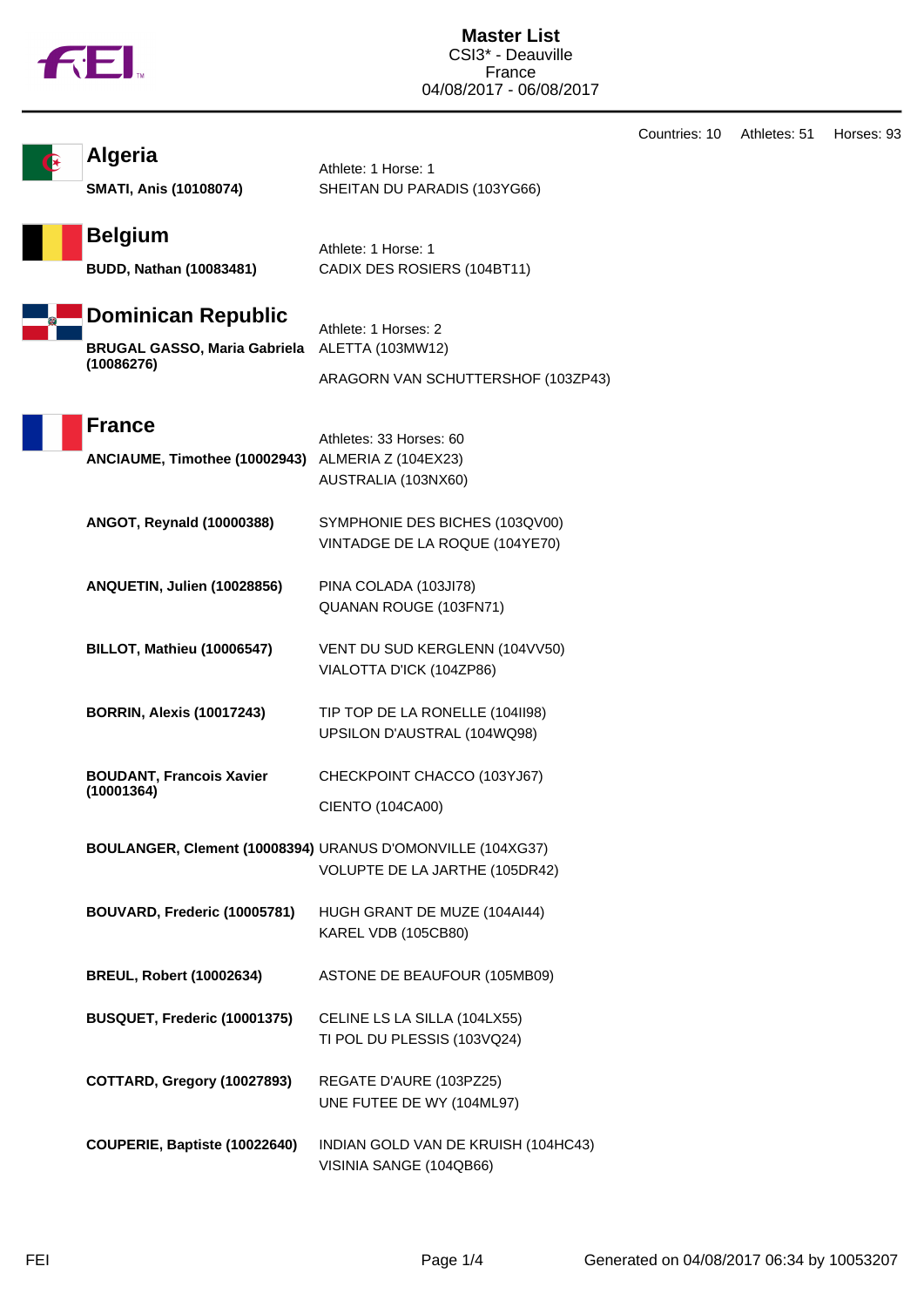

|                                                       | DE COLIGNY, Geoffroy (10032855) RAIMONDO DU PLESSIS (103QK27)<br>TRAVIATA DU LESME (104ZE50) |
|-------------------------------------------------------|----------------------------------------------------------------------------------------------|
| DE ROTHSCHILD, Alexandre<br>(10065306)                | LACONTINO (GER44675)                                                                         |
|                                                       | PENDJAB DU ROYET (102XQ06)                                                                   |
| DELAVEAU, Patrice (10002477)                          | UTHOPE DE LA ROQUE HDC (103UD01)<br>VESTALE DE MAZURE HDC (104SH39)                          |
| FERME, Charles Henri (10013314) SACRE COEUR (103FD18) | VOLONTE D EVE (103FF11)                                                                      |
|                                                       | FOUTRIER, Guillaume (10012188) SPIKE VD WITHOEVE (104RZ62)<br>VALDOCCO DES CAPS (104PQ22)    |
| <b>GAUTIER, Alexis (10000648)</b>                     | SIROCO DE COQUERIE (104DC59)<br>SPIRIT OF SEMILLY (104BR35)                                  |
| GENDRON, Clarance (10094112)                          | REINE DES PONTS (103SU19)                                                                    |
| HANQUINQUANT, Tony (10077643) CHACCO ROUGE (103QT40)  | SULTANE DES IBIS (103MD02)                                                                   |
| HECART, Adeline (10057028)                            | PASHA DU GUE (102SL86)                                                                       |
| <b>HUREL, Jerome (10001741)</b>                       | AJAYEB (104EU35)<br>URANO (103EZ95)                                                          |
| <b>JOBERTIE, David (10001079)</b>                     | DONATELLA DE LA POMME (104PV78)<br>UN DIAMANT D'AZIF (104MG88)                               |
| LE VOT, Simon (10076545)                              | QUADILLAC LES PARTS (103FO81)                                                                |
| LEDERMANN, Alexandra<br>(10000637)                    | REQUIEM DE TALMA (103IK24)                                                                   |
|                                                       | URPITA ONE (104PR85)                                                                         |
| <b>LEVY, Edward (10067126)</b>                        | SIRIUS BLACK (104BW45)<br>VENEZIA D'ELKE (105FA01)                                           |
| PAILLOT, Alexandra (10006910)                         | JALANTA P (104WA35)<br>POLIAS DE BLONDEL (FRA47551)                                          |
| ROZIER, Philippe (10002549)                           | QUARTZ ROUGE (102YO20)<br>UNPULSION DE LA HART (102VK85)                                     |
| <b>ROZIER, Thierry (10009145)</b>                     | STAR (105BN43)<br>VENEZIA D'ECAUSSINNES (103IH45)                                            |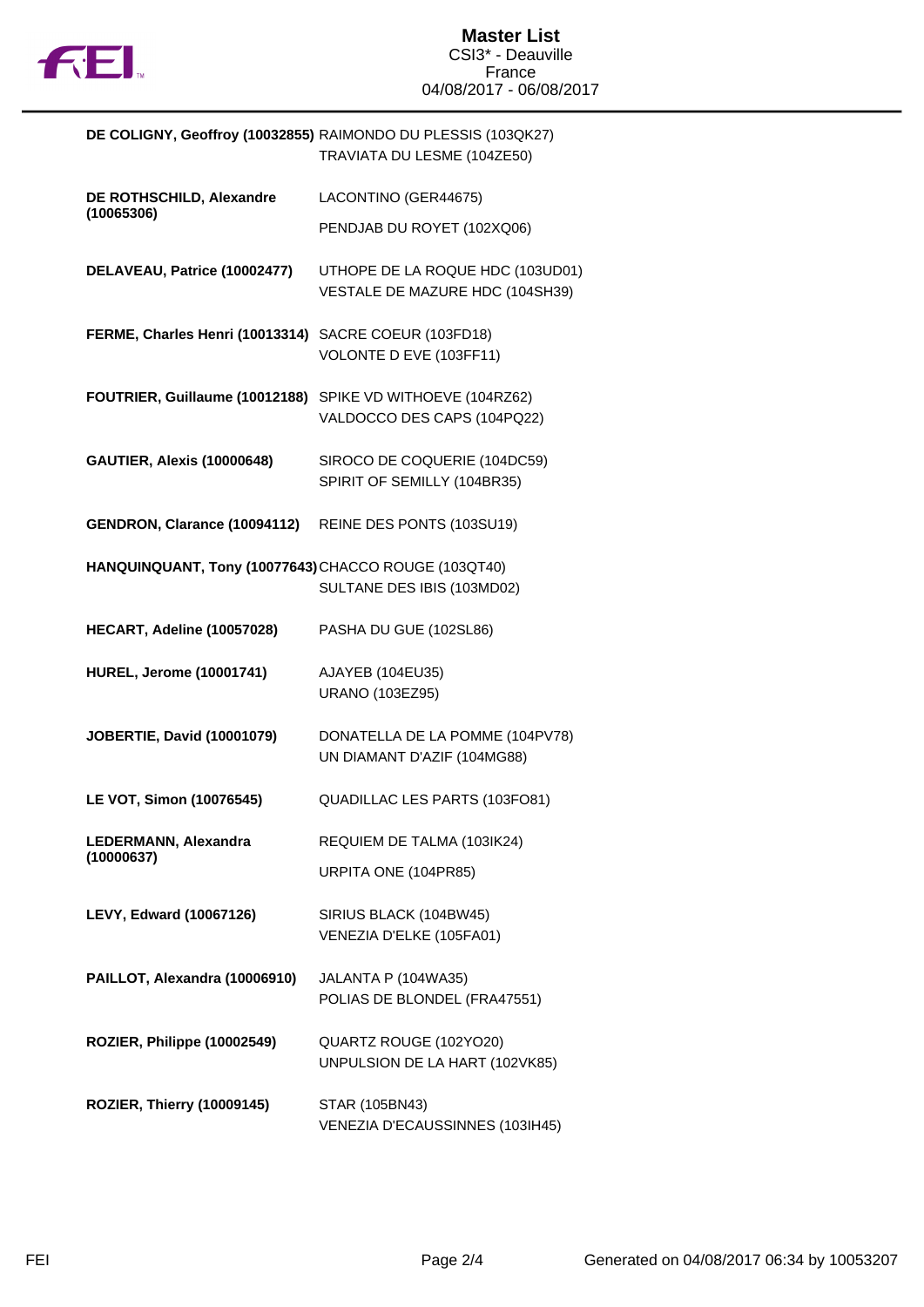

|      | <b>SCHUMACHER, Titouan</b>                                     | ATOME Z (103VC62)                                                                 |
|------|----------------------------------------------------------------|-----------------------------------------------------------------------------------|
|      | (10055979)                                                     | OCEANE DE NANTUEL (FRA45676)                                                      |
|      |                                                                | TEISSERENC, Isabelle (10057035) TRAVIATA DES HAYETTES (103QG92)                   |
|      | <b>TISON, Nicolas (10002382)</b>                               | UZELLE D'ARTHENAY (104OS04)                                                       |
|      | ZWARTJES, Jeroen (10015484)                                    | UDSON DE JAUZIF (104RF00)<br>VIRTUOSE CHAMPEIX (105GM89)                          |
|      | SIZ Great Britain                                              | Athletes: 7 Horses: 15                                                            |
|      | <b>BARTON, Alison (10055522)</b>                               | DONATA (104WT90)<br>ROMA IV (104WT94)                                             |
|      | <b>CRIPPEN, Simon (10007600)</b>                               | ATLANTA VIII (103EZ07)<br>TEMPLE CLAUDIUS (104KZ78)                               |
|      | NEILSON, Daniel (10025687)                                     | <b>CIRRUS (104PR29)</b><br>MAJOR DELACOUR (104KG14)                               |
|      | <b>PRIEST, Tracy (10002968)</b>                                | CARISTO VDL (104IQ86)<br>CARUSO D'ERES Z (104NB21)<br>NINJA SUE (104PD82)         |
|      | <b>STOCKDALE, Tim (10000461)</b>                               | MISS FRITZ (103XQ01)<br>TORNADO DES MONTS (103VM62)                               |
|      | <b>WHITAKER, Ellen (10006757)</b>                              | ARENA UK WINSTON (104RA32)<br>HERMES VAN DE VROMBAUTSHOEVE (105JI47)              |
|      | <b>WILLIAMS, Guy (10007572)</b>                                | ROUGE DE RAVEL (103CE16)<br>THAIS D'LA VERRERIE (105JG93)                         |
|      | <b>Mexico</b><br>FERNANDEZ, Federico (10000446) BOLT (103RA95) | Athlete: 1 Horses: 2<br>GITANO (102VM83)                                          |
| ¦€ } | <b>Portugal</b><br>ROMAO, Duarte (10013379)                    | Athlete: 1 Horses: 2<br>UPERCUT D'AJON (104KI19)<br>UTOPIE D'BONNEVILLE (104GF31) |
|      | <b>Russian Federation</b><br><b>BIBIKOVA, Maria (10059010)</b> | Athlete: 1 Horse: 1<br>QUASIMODO (103CN26)                                        |
|      | Spain                                                          | Athletes: 3 Horses: 6                                                             |